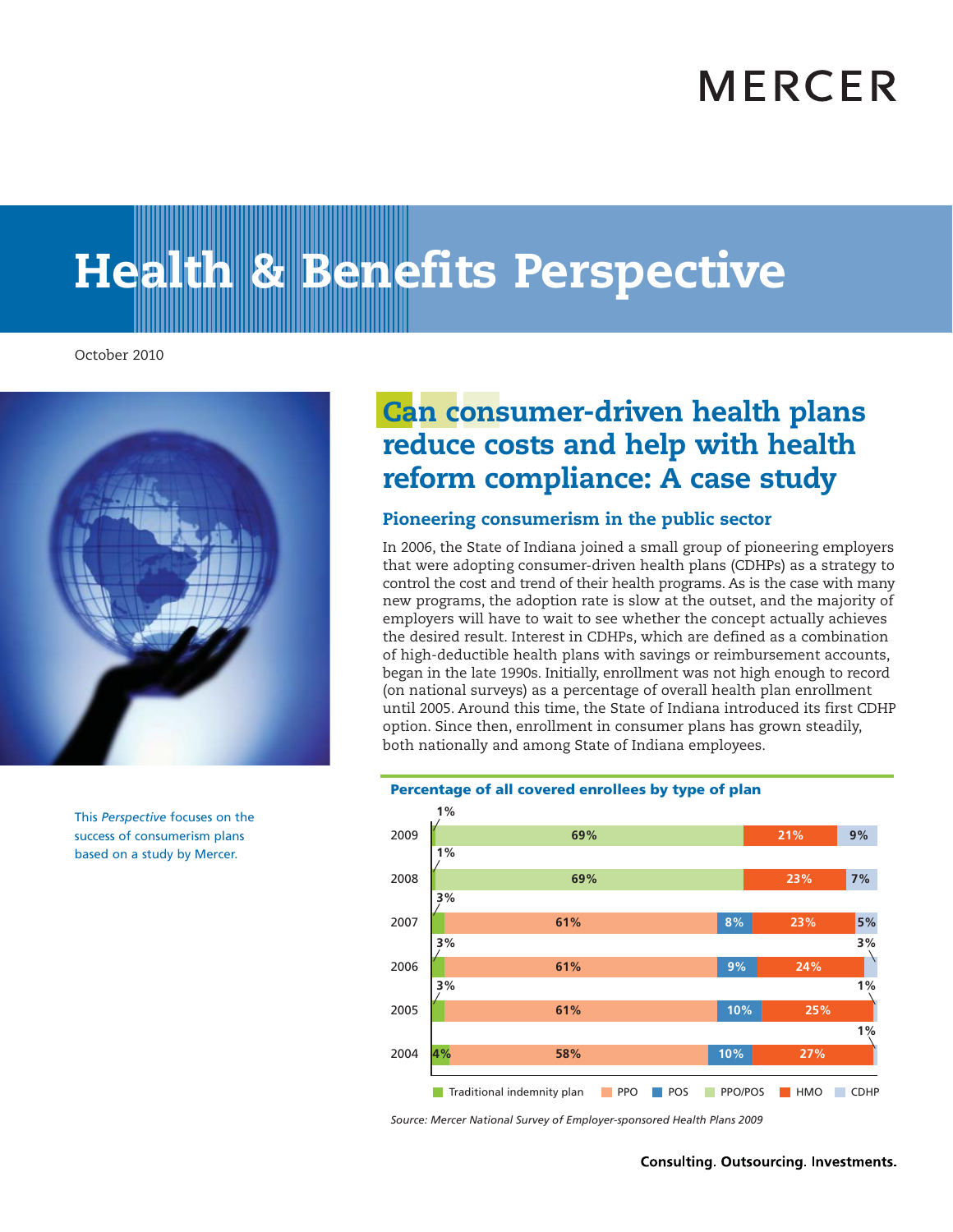Large employers were more likely to offer CDHPs as an option, which often resulted in low enrollment unless the employer provided a strong financial incentive for employees to select the CDHP option. By 2009, the average enrollment in a CDHP was only 15%. One theory for the low enrollment is that the average contribution for employee-only coverage was 20% of cost for CDHPs, 24% for preferred provider organizations (PPOs) and 23% for health maintenance organizations (HMOs). The cost differential may not be enough to drive employees to switch from a more familiar type of coverage.

From an employer's perspective, one of the attractions of CDHP plans is the lower cost and/or lower trend that they have been able to achieve. Mercer's 2009 annual survey showed that the average expense for a CDHP plan with a Health Savings Account (HSA) was considerably lower than the average PPO or HMO cost.



*Mercer's 2009 annual survey showed that the average expense for a CDHP plan with a Health Savings Account (HSA) was considerably lower than the average PPO or HMO cost.* 

*Source: Mercer National Survey of Employer-sponsored Health Plans 2009*

The early CDHP adopters have been continually asked to demonstrate why this cost differential exists. Is it purely cost shifting? Are there risks that individuals are not receiving essential care? Is it a better risk pool? The State of Indiana sought an independent assessment to address how its CDHP strategy had affected cost and utilization between 2006 and 2009.

#### **Why Indiana implemented a CDHP strategy**

Prior to 2006, the State offered two PPO options and two HMOs to 30,000 employees and their dependents. The legacy plans were very generous and shielded employees from the actual cost of health care. Newly elected Governor Mitch Daniels was a strong advocate for getting consumers more engaged in their health care decisions. The goal was to improve health outcomes and make more efficient use of health care dollars over the long-term by empowering employees to keep themselves and their families healthier.

The State introduced the first of two CDHP options in 2006 along with all of the existing health plans, thereby increasing the number of options from four to five. The first CDHP option was intended to have the higher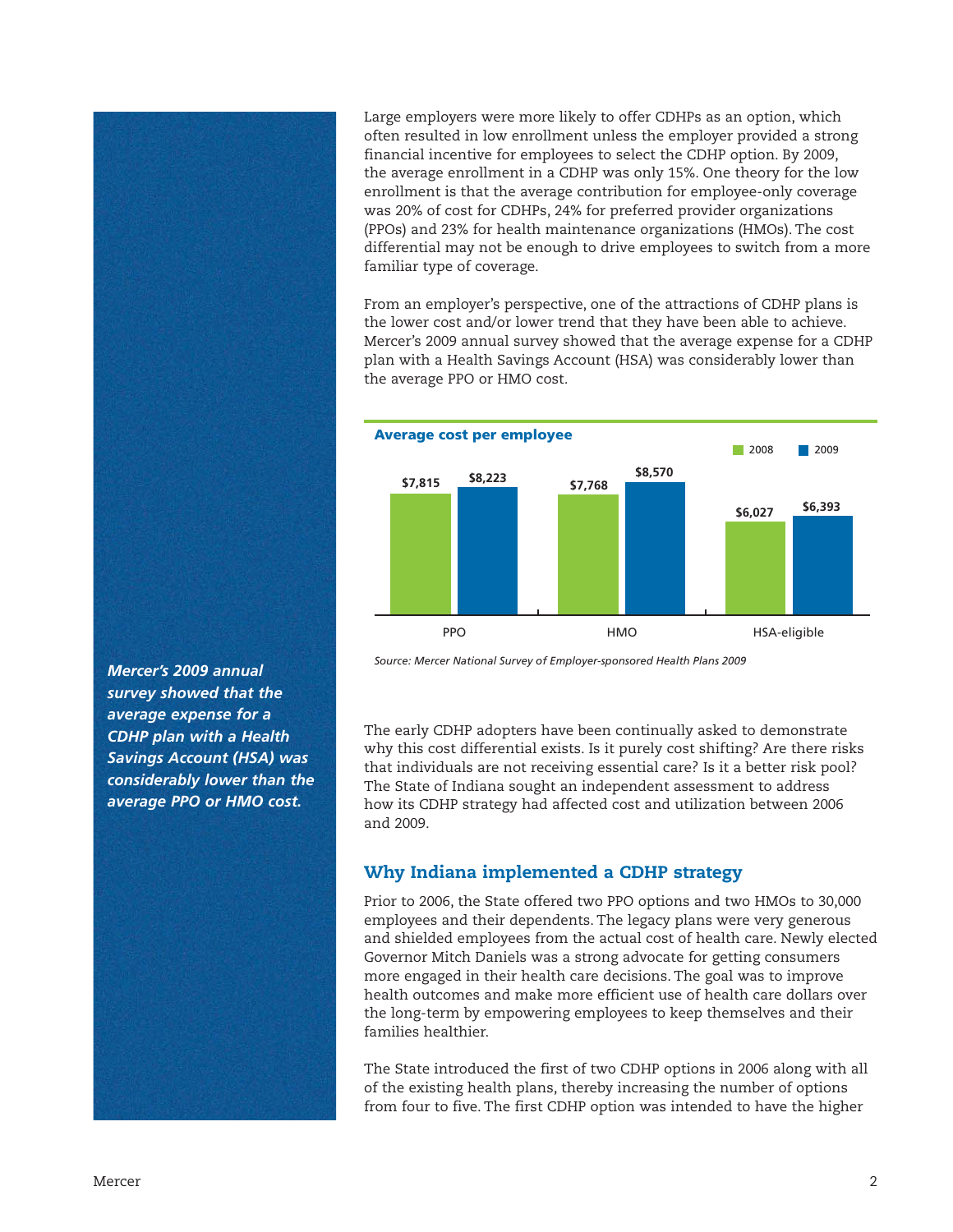

cost sharing of the two plans. The sequence of plan changes between 2006 and 2009 was, as follows:

- 2007: The second CDHP, with lower participant cost sharing, was introduced and the two PPOs were consolidated to one PPO plan. The available options included two CDHPs, two HMOs and one PPO.
- 2008: The primary HMO with almost a third of the State's enrollment was terminated at the end of 2007 when M-Plan withdrew from the market place.

#### **Mercer's evaluation**

Mercer was asked to validate the sources of savings and overall experience of the two CDHP plans compared to the remaining PPO. The CDHPs have achieved significantly lower cost than the PPO.

- The total average cost for the PPO was \$12,317, compared with \$5,462 for CDHP1 and \$9,444 for CDHP2.
- The two CDHPs had combined savings of 10.7% per year and are projected to save \$17-\$23 million for the state in 2010.
- Additionally, state employees and their families enrolled in the CDHPs are projected to save \$7 to \$8 million in 2010.
- Both CDHPs had lower than average age populations, but a higher average family size compared to the PPO.
- The actuarial values of the CDHP plans were somewhat lower than the PPO plans, meaning that employees would pay more out-of-pocket than if they enrolled in the PPO. But, the CDHPs were not significantly lower in value:
	- CDHP1 to PPO: 0.926 to 1.000
	- CDHP2 to PPO: 0.996 to 1.000
- Individuals who moved to either CDHP option had reduced utilization and intensity of services.

A critical question is whether the savings happened because of delayed care. Did participants avoid using services because they lacked an adequate funding in their HSA to pay for the out-of-pocket expenses attributed to their high-deductible plan?

The State's strategy was to fund an employee's HSA in the amount of 55% of their deductible, with half of the state's contribution being prefunded in the first paycheck of the year, and employees could contribute their own pre-tax dollars to the fund. This amount would allow employees to build up a reserve, yet they would have access to a safety net of funds to pay for services if they were needed. Mercer's findings are as follows:

■ The majority of employees who enrolled in CDHPs in 2009 have significant HSA balances, averaging \$2,072 for the CDHP1 and \$1,196 for the CDHP2.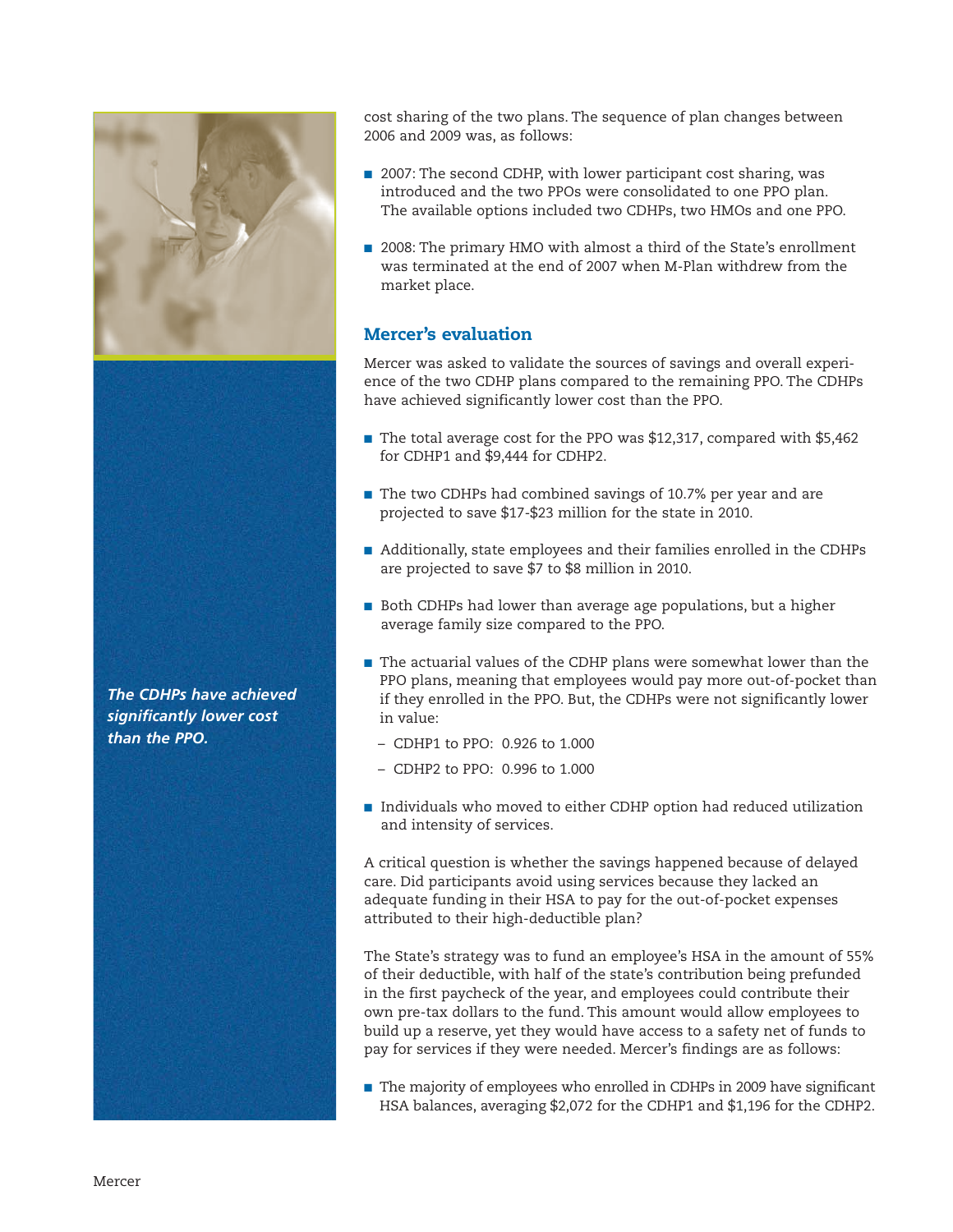

- Twenty percent of employees have HSA balances exceeding \$3,500 in CDHP1 and \$2,000 in CDHP2.
- Employees were not reluctant to use the accounts 82% accessed their accounts to make tax-preferred payments.

Mercer's conclusion was that Indiana did not overfund the accounts and individuals stand a reasonable chance of increasing their accounts over time due to consumerism.

There is no evidence that participants in the CDHPs are avoiding care. Sources of savings appear to come from better use of health care resources and more cost-conscious decision making.

|                                     |            |              |              | <b>State of</b><br><b>Indiana</b> |
|-------------------------------------|------------|--------------|--------------|-----------------------------------|
| 2009 health care utilization        | <b>PPO</b> | <b>CDHP2</b> | <b>CDHP1</b> | average                           |
| Emergency room visits (per 1,000)   | 308.1      | 210.4        | 163.0        | 238.6                             |
| Outpatient visits (per 1,000)       | 3,242      | 1,841        | 1.182        | 2,253                             |
| Physician office visits (per 1,000) | 5,012      | 3,612        | 2.701        | 3,936                             |
| Generic dispensing rate             | 65.5%      | 68.4%        | 75.2%        | 67.7%                             |
| Average cost per prescription       | \$65.20    | \$53.89      | \$40.25      | \$59.04                           |
| Hospital admissions (per 1,000)     | 113.9      | 64.3         | 36.2         | 77.2                              |
| Average length of stay              | 4.9 days   | 4.1 days     | 3.8 days     | 4.6 days                          |

Among the major factors leading to reduced cost were:

- Substituting generics for brand drugs
- Avoiding unnecessary visits to the emergency room
- Using primary care physicians more frequently than specialists

Potential savings for the State's remaining PPO population could be significant if the behavior changes could carry over to that population as well.

Mercer's findings are consistent with other studies of CDHP experience that suggest that savings are due to:

- Increased awareness of the need to take responsibility for making health care decisions
- Improvements in consumer skills and abilities to access health information, research health conditions and treatment alternatives, and understanding the associated costs and quality impacts of those alternatives
- Increased awareness of personal health status, factors affecting health status and means of reducing risks